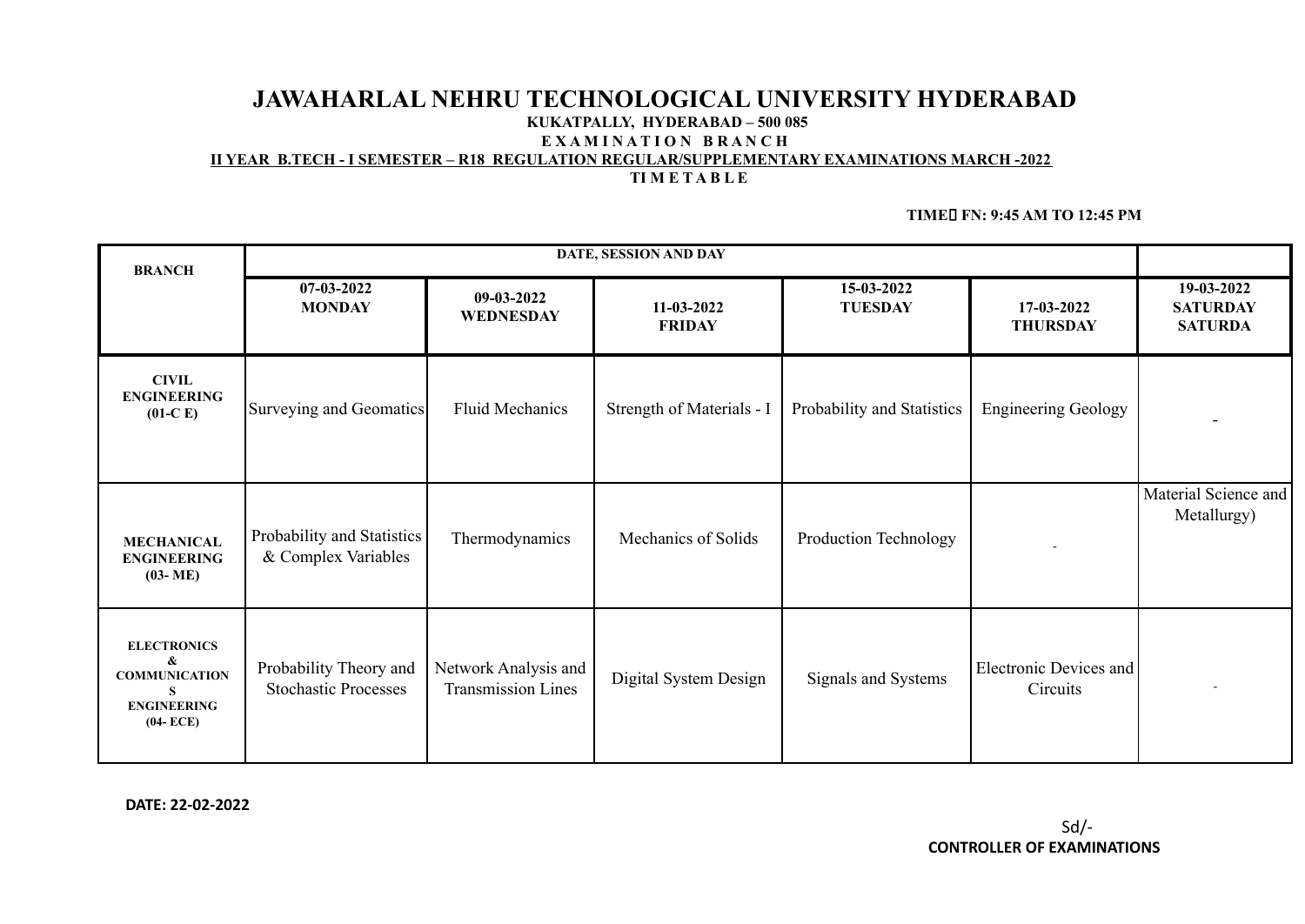# **JAWAHARLAL NEHRU TECHNOLOGICAL UNIVERSITY HYDERABAD**

# **KUKATPALLY, HYDERABAD – 500 085**

## **E X A M I N A T I O N B R A N C H**

### **II YEAR B.TECH - I SEMESTER – R18 REGULATION REGULAR/SUPPLEMENTARY EXAMINATIONS MARCH -2022**

#### **TI M E T A B L E**

#### **TIME FN: 9:45 AM TO 12:45 PM**

| <b>BRANCH</b>                                                                      | DATE, SESSION AND DAY                                |                           |                                            |                              |                                           |                                    |  |
|------------------------------------------------------------------------------------|------------------------------------------------------|---------------------------|--------------------------------------------|------------------------------|-------------------------------------------|------------------------------------|--|
|                                                                                    | 07-03-2022<br><b>MONDAY</b>                          | $09-03-2022$<br>WEDNESDAY | 11-03-2022<br><b>FRIDAY</b>                | 15-03-2022<br><b>TUESDAY</b> | $17-03-2022$<br><b>THURSDAY</b>           | 19-03-2022<br><b>SATURDAY</b>      |  |
| <b>ELECTRONICS AND</b><br><b>INSTRUMSNTTATION</b><br><b>ENGINEERING</b><br>(10EIE) | Electronic<br>Measurements                           | Network Theory            | Transducers<br>Engineering                 | Signals and Systems          | <b>Electronic Devices and</b><br>Circuits | $\overline{\phantom{0}}$           |  |
| <b>MECHANICAL</b><br><b>ENGINEERING</b><br>(MECHATRONICS)<br>$(14-MECT)$           | Probability and<br>Statistics & Complex<br>Variables |                           | Mechanics of Solids                        | <b>Thermal Science</b>       | <b>Electronic Devices and</b><br>Circuits | Material Science and<br>Metallurgy |  |
| <b>METALLURGY AND</b><br><b>MATERIAL</b><br><b>ENGINEERING</b><br>$(18-MMT)$       | Probability and<br>Statistics & Complex<br>Variables | Mineral Processing        | Introduction to<br>Transport<br>Phenomenon | Physical Metallurgy          | Materials<br>Thermodynamics               | $\overline{\phantom{m}}$           |  |

**DATE: 22-02-2022**